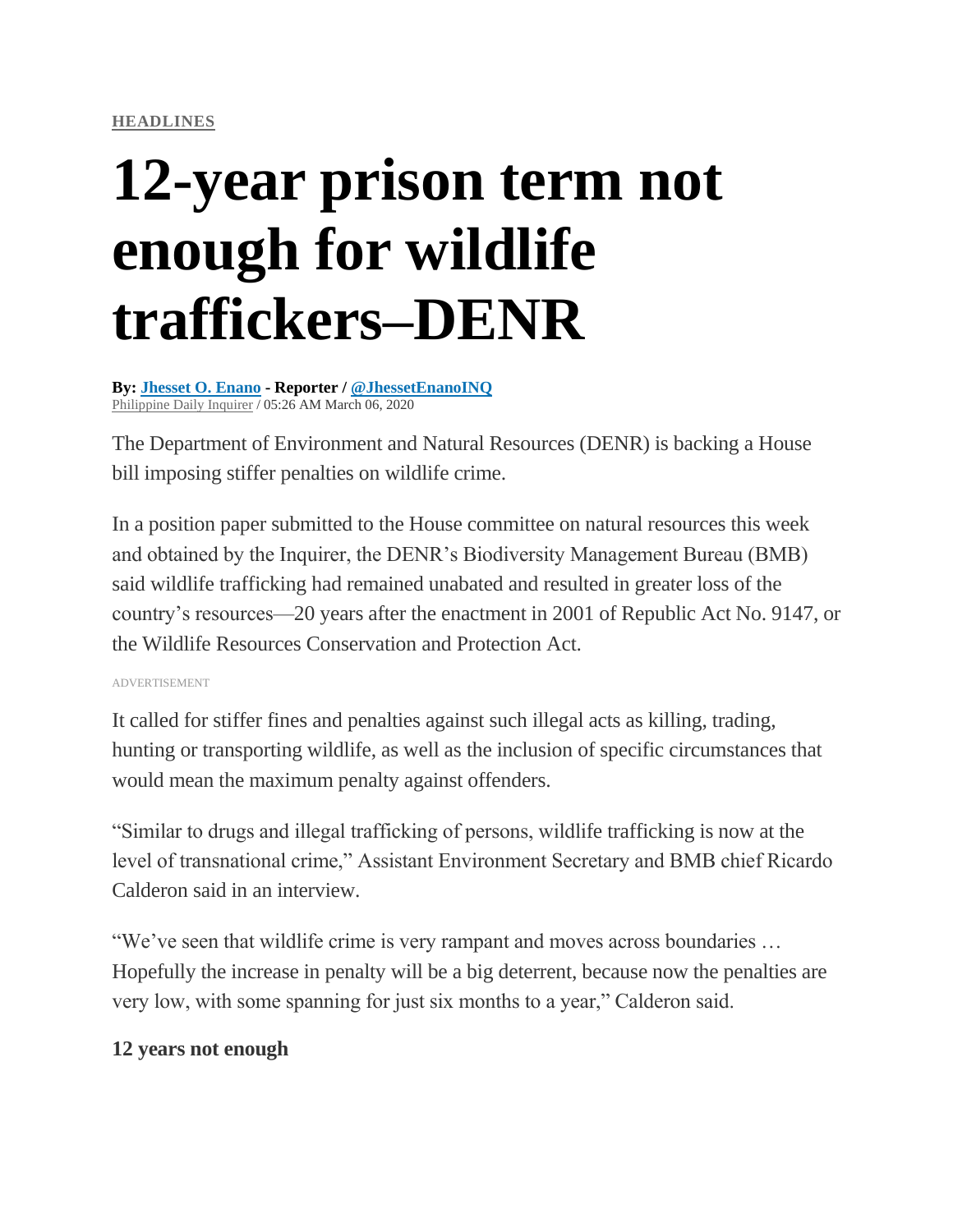Among the provisions the DENR wants to include in House Bill No. 265, authored by Occidental Mindoro Rep. Josephine Ramirez-Sato, are imprisonment of up to 20 years (reclusion temporal) for offenders who kill or destroy species listed as critically endangered and fines ranging from P200,000 to P2 million.

Under the present law, people committing the same crime face only up to 12 years in jail and fines ranging from P100,000 to P1 million.

Illegal traders of critically endangered animals can be jailed for four years and fined P50,000 to P600,000, under the proposed amendments.

This is in contrast to the current penalties, with jail time of only up to two years and fines ranging from P5,000 to P300,000.

Wildlife laundering—in which traders disguise the origin and ownership of illegally acquired wildlife by making it appear as though they came from legitimate sources will also be punishable under the amended law.

Despite record seizures of smuggled wildlife in recent years valued at billions of pesos, prosecuting wildlife criminals remains a huge challenge for the government.

ADVERTISEMENT

Traders go scot-free with lax penalties, overburdened courts and lack of knowledge among legal professionals, while repeat offenders easily skirt through the system.

## **Only 70 cases**

An earlier Inquirer report showed that more than 26,700 wildlife were confiscated in at least 123 enforcement operations from 2013 to 2018. But in that period, only 70 cases against wildlife criminals had been filed, with only 18 convictions.

Of the 228 identified offenders, only 30 had been penalized—and not all of them spent time in jail.

"Many continue to take risks because there is a market," Calderon said. "With the value of animals worth millions and with very low penalties, it's really worth risking."